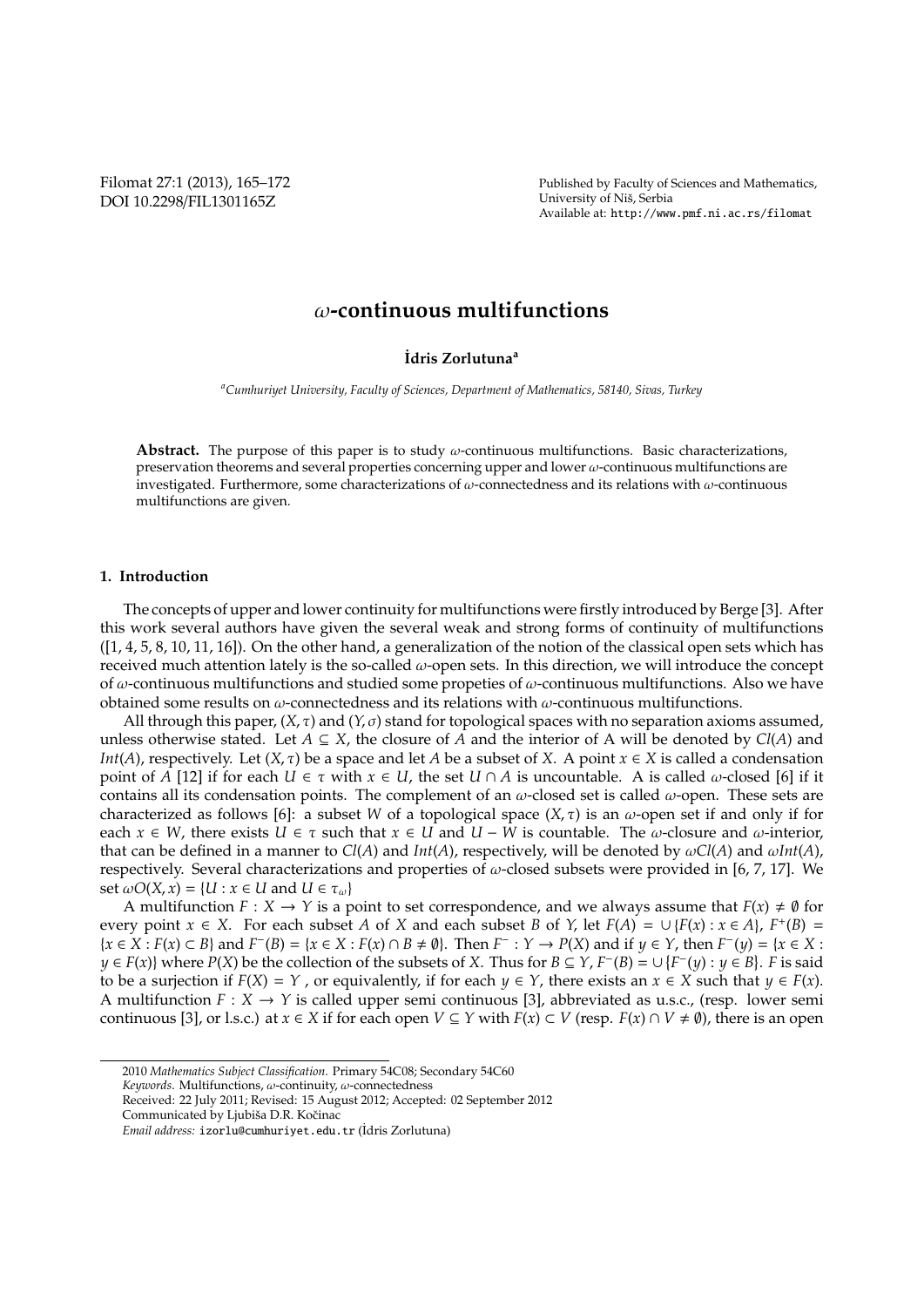neighbourhood *U* of *x* such that  $F(U) \subseteq V$  (resp.  $F(z) \cap V \neq \emptyset$  for all  $z \in U$ ). *F* is u.s.c. (resp. l.s.c.) if and only if it is u.s.c. (resp. l.s.c.) at each point of *X*. Then *F* is called semi continuous if and only if it is both u.s.c.and l.s.c. A multifunction  $F: X \to Y$  is image-P if  $F(x)$  has property P for every  $x \in X$ .

## **2. Characterizations**

**Definition 2.1.** A multifunction  $F: X \rightarrow Y$  is called

(a) *upper*  $\omega$ -continuous (briefly, u. $\omega$ -c.) at a point  $x \in X$  if for each open subset *V* of *Y* with  $F(x) \subseteq V$ , there is an  $\omega$ -open set *U* containing *x* such that  $F(U) \subseteq V$ .

(b) *lower*  $\omega$ -continuous (briefly, l. $\omega$ -c.) at a point  $x \in X$  if for each open subset *V* of *Y* with  $F(x) \cap V \neq \emptyset$ , there is an  $\omega$ -open set *U* containing *x* such that  $F(z) \cap V \neq \emptyset$  for every point  $z \in U$ .

(c)  $\omega$ -continuous at  $x \in X$  if it is both u. $\omega$ -c. and l. $\omega$ -c. at  $x \in X$ .

(d)  $\omega$ -continuous if it is  $\omega$ -continuous at each point  $x \in X$ .

The following examples show that u. $\omega$ -c. and l. $\omega$ -c. are independent.

**Example 2.2.** Let  $X = \mathbb{R}$  with the usual topology  $\tau$  and let  $Y = \{a, b, c\}$  with the topology  $\sigma = \{\emptyset, Y, \{a\}\}.$ 

(a) Define a multifunction  $F : (\mathbb{R}, \tau) \to (Y, \sigma)$  by  $F(x) =$  $\int$  $\overline{\mathcal{L}}$  ${a}$  ;  $x < 0$  ${a, b}$  ;  $x = 0$  ${c}$  ;  $x > 0$ . Then  $F$  is u. $\omega$ -c., but it is not

 $1.\omega$ -c.

(b) Define a multifunction  $F : (\mathbb{R}, \tau) \to (Y, \sigma)$  by  $F(x) =$  $\int \{a\}$  ;  $x \leq 0$  ${a, c}$   $x > 0$ . Then *F* is l.*ω*-c., but it is not  $u.\omega$ -c.

**Theorem 2.3.** *For a multifunction*  $F : (X, \tau) \to (Y, \sigma)$ *, the following statements are equivalent;* 

*(1) F is l.*ω*-c.;*

*(2) For each open subset V of Y, F*<sup>−</sup> (*V*) *is* ω*-open;*

(3) For each closed subset  $K$  of  $Y$ ,  $F^+(K)$  is  $\omega$ -closed;

*(4)* For any subset B of  $Y$ ,  $\omega Cl(F^+(B)) \subseteq F^+(Cl(B))$ ;

(5) For any subset *B* of *Y*,  $F^{-}(Int(B)) \subseteq \omega Int(F^{-}(B))$ ;

*(6) For any subset A of X,*  $F(\omega C l(A)) \subseteq Cl(F(A))$ *;* 

 $(7) F : (X, \tau_{\omega}) \rightarrow (Y, \sigma)$  *is l.s.c.* 

*Proof.* (1) $\Leftrightarrow$  (2) It is obvious.

(2)⇔(3) These follow from equality  $F^{-}(Y \setminus K) = X \setminus F^{+}(K)$  for each subset *K* of *Y*.

(3)  $\Rightarrow$  (4) Let *B* be any subset of *Y*. Then by (3) *F*<sup>+</sup>(*Cl*(*B*)) is ω-closed subset of *X*. Since *F*<sup>+</sup>(*B*) ⊆ *F*<sup>+</sup>(*Cl*(*B*)), then  $\omega Cl(F^+(B)) \subseteq \omega Cl(F^+(Cl(B))) = F^+(Cl(B)).$ 

(4)⇔(5) These follow from the facts that  $F^{-}(Y\K) = X\F^{+}(K)$ ,  $Y\setminus (Cl(B)) = Int(Y\B)$  for  $B \subseteq Y$  and  $X\backslash(\omega\text{Cl}(A)) = \omega Int(X\backslash A)$  for each subset *A* of *X*.

(5)⇒(6) Under the assumption (5), suppose (6) is not true i.e. for some  $A \subseteq X$ ,  $F(\omega Cl(A)) \nsubseteq Cl(F(A))$ . Then there exists a  $y_0 \in Y$  such that  $y_0 \in F(\omega Cl(A))$  but  $y_0 \notin Cl(F(A))$ . So  $Y\setminus Cl(F(A))$  is an open set containing  $y_0$ . By (5), we have  $F^-(Y\setminus Cl(F(A))) = F^-(Int(Y\setminus Cl(F(A)))) \subseteq \omega Int(F^-(Y\setminus Cl(F(A))))$  and  $F^-(y_0) \subseteq F^-(Y\setminus Cl(F(A)))$ . Since  $F^-(Y\setminus Cl(F(A))) \cap F^+(F(A)) = \emptyset$  and  $A \subset F^+(F(A))$ , we have  $F^-(Y\setminus Cl(F(A))) \cap A = \emptyset$ . Since  $F^-(Y\setminus Cl(F(A)))$ is  $\omega$ -open set, clearly we have that  $F^{-}(Y \setminus Cl(F(A))) \cap \omega Cl(A) = \emptyset$ . On the other hand, because of  $y_0 \in F(\omega Cl(A))$ ,  $\alpha$  bave  $F^-(y_0) \cap \omega C l(A) \neq \emptyset$ . But this is a contradiction with  $F^-(Y \setminus Cl(F(A))) \cap \omega Cl(A) = \emptyset$ . Thus  $y \in F(\omega Cl(A))$ implies  $y \in Cl(F(A))$ . Consequently  $\omega Cl(F(A)) \subseteq Cl(F(A))$ .

(6)  $\Rightarrow$  (3) Let *K* ⊆ *Y* be a closed set. Since we always have *F*(*F*<sup>+</sup>(*K*)) ⊂ *K*, *Cl*(*F*(*F*<sup>+</sup>(*K*))) ⊆ *Cl*(*K*) and by (6),  $F(\omega Cl(F^+(K))) \subseteq Cl(F(F^+(K))) \subseteq Cl(K) = K$ . Therefore,  $\omega Cl(F^+(K)) \subseteq F^+(F(\omega Cl(F^+(K)))) \subset F^+(K)$  and so  $F^+(K)$ is  $\omega$ -closed in *X*.

 $(1)$ ⇔ $(7)$  It is clear.  $\Box$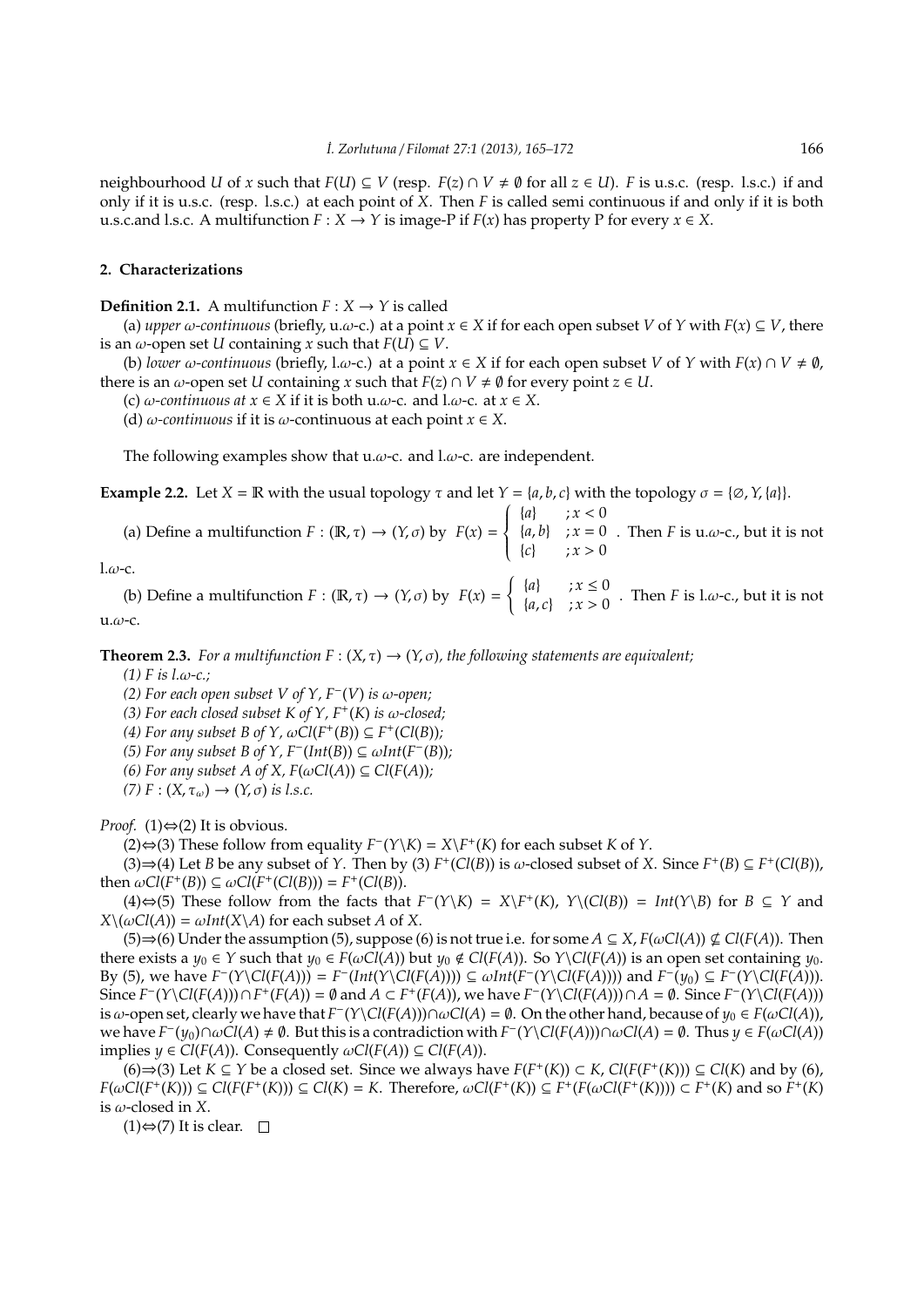**Theorem 2.4.** *For a multifunction*  $F : (X, \tau) \to (Y, \sigma)$ *, the following statements are equivalent;* 

- *(1) F is u.*ω*-c.;*
- *(2) For each open subset V of Y,*  $F^+(V)$  *is*  $\omega$ *-open;*
- *(3) For each closed subset K of Y, F*<sup>−</sup> (*K*) *is* ω*-closed;*
- $(4) F : (X, \tau_{\omega}) \rightarrow (Y, \sigma)$  *is u.s.c.*;

The proof is similar to that of Theorem 2.3, and is omitted.

**Definition 2.5.** The net  $(x_\alpha)_{\alpha \in I}$  is  $\omega$ -convergent to x if for each  $\omega$ -open set *U* containing x, there exists an  $\alpha_0 \in I$  such that  $\alpha \ge \alpha_0$  implies  $x_\alpha \in U$ .

**Theorem 2.6.** *The multifunction*  $F : X → Y$  *is l.ω-c. at*  $x ∈ X$  *if and only if for each*  $y ∈ F(x)$  *and for every net*  $(x_{\alpha})_{\alpha\in I}$   $\omega$ -converging to x, there exists a subnet  $(z_{\beta})_{\beta\in \xi}$  of the net  $(x_{\alpha})_{\alpha\in I}$  and a net  $(y_{\beta})(_{\beta,V})_{\xi\in \xi}$  *in Y with*  $y_{\beta} \in F(z_{\beta})$  *is convergent to y.*

*Proof.* ( $\Rightarrow$ ) Suppose *F* is l.ω-c. at *x*<sub>0</sub>. Let  $(x_\alpha)_{\alpha \in I}$  be a net  $\omega$ -converging to *x*<sub>0</sub>. Let  $y \in F(x_0)$  and *V* be any open set containing *y*. So we have  $F(x_0) \cap V \neq \emptyset$ . Since *F* is l.*ω*-c. at  $x_0$ , there exists an  $\omega$ -open set *U* such that  $x_0 \in U \subseteq F^-(V)$ . Since the net  $(x_\alpha)_{\alpha \in I}$  is  $\omega$ -convergent to  $x_0$ , for this *U*, there exists  $\alpha_0 \in I$  such that  $\alpha \ge \alpha_0$  implies  $x_\alpha \in U$ . Therefore, we have the implication  $\alpha \ge \alpha_0 \Rightarrow x_\alpha \in F^-(V)$ . For each open set  $V \subseteq Y$ containing *y*, define the sets  $I_V = \{ \alpha_0 \in I : \alpha \ge \alpha_0 \Rightarrow x_\alpha \in F^-(V) \}$  and  $\xi = \{ (\alpha, V) : \alpha \in I_V, y \in V \text{ and } V \text{ is open} \}$ } and order "  $\geq$  " on  $\xi$  as follows: " $(\alpha, \hat{V}) \geq (\alpha, V) \Leftrightarrow \hat{V} \subseteq V$  and  $\alpha \geq \alpha$ ". Define  $\varphi : \xi \longrightarrow I$ , by  $\varphi((\beta, V)) = \beta$ . Then  $\varphi$  is increasing and cofinal in *I*, so  $\varphi$  defines a subnet of  $(x_\alpha)_{\alpha\in I}$ . We denote the subnet  $(z_\beta)_{(\beta,V)\in \xi}$ . On the other hand, for any  $(\beta, V) \in \xi$ , if  $\beta \ge \beta_0 \Rightarrow x_\beta \in F^-(V)$  and we have  $F(z_\beta) \cap V = F(x_\beta) \cap V \ne \emptyset$ . Pick  $y_\beta \in F(z_\beta) \cap V \neq \phi$ . Then the net  $(y_\beta)_{(\beta,V)\in \xi}$  is convergent to *y*. To see this, let  $V_0$  be an open set containing *y*. Then there exists  $\beta_0 \in I$  such that  $\varphi((\beta_0, V_0)) = \beta_0$  and  $y_{\beta_0} \in V$ . If  $(\beta, V) \ge (\beta_0, V_0)$  this means that  $\beta \ge \beta_0$  and  $V \subseteq V_0$ . Therefore,  $y_\beta \in F(z_\beta) \cap V = F(x_\beta) \cap V \subseteq F(x_\beta) \cap V_0$ , so  $y_\beta \in V_0$ . Thus  $(y_\beta)_{(\beta,V) \in \xi}$  is convergent to y.

( $\Leftarrow$ ) Suppose *F* is not l.ω-c. at *x*<sub>0</sub>. Then there exists an open set *V* ⊆ *Y* so that *x*<sub>0</sub> ∈ *F*<sup>−</sup>(*V*) and for each  $ω$ -open set  $U ⊆ X$  containing  $x_0$ , there is a point  $x_U ∈ U$  for which  $x_U ∉ F^{-}(V)$ . Let us consider the net  $(x_U)_{U \in \omega O(X, x_0)}$ . Obviously  $(x_U)_{U \in \omega O(X, x_0)}$  is  $\omega$ -convergent to  $x_0$ . Let  $y_0 \in F(x_0) \cap V$ . By hypothesis, there is a subnet  $(z_w)_{w\in W}$  of  $(x_U)_{U\in\omega O(X,x_0)}$  and  $y_w\in F(z_w)$  such that  $(y_w)_{w\in W}$  is convergent to  $y_0$ . As  $y_0\in V$  and  $V\subseteq Y$ is an open set, there is  $w'_0 \in W$  so that  $w \ge w'_0$  implies  $y_w \in V$ . On the other hand,  $(z_w)_{w \in W}$  is a subnet of the net  $(x_U)_{U \in \omega O(X,x_0)}$  and so there is a function  $h: W \longrightarrow \omega O(X,x_0)$  such that  $z_w = x_{h(w)}$ . By the definition of the net  $(x_U)_{U\in\omega O(X,x_0)}$ , we have  $F(z_w)\cap V=F(x_{h(w)})\cap V=\emptyset$  and this means that  $y_w\notin V$ . This is a contradiction and so *F* is l. $\omega$ -c. at  $x_0$ .  $\Box$ 

**Theorem 2.7.** *The multifunction*  $F : X \to Y$  *is l.ω-c. (resp. u.ω-c.) at*  $x \in X$  *if and only if for each net*  $(x_\alpha)_{\alpha \in I}$  $ω$ -convergent to x and for each open subset V of Y with  $F(x) ∩ V ≠ ∅$  (resp.  $F(x) ⊆ V$ ), there is an  $α_0 ∈ I$  such that  $F(x_\alpha) \cap V \neq \emptyset$  (resp.  $F(x_\alpha) \subseteq V$ ) for all  $\alpha \geq \alpha_0$ .

*Proof.* We prove only for lower ω-continuity. The other is entirely analogous.

(⇒) Let  $(x<sub>a</sub>)<sub>a∈I</sub>$  be a net which *ω*-converges to *x* in *X* and let *V* be any open set in *Y* such that *x* ∈ *F*<sup>−</sup>(*V*). Since *F* is l.w-c. multifunction, it follows that there exists an  $\omega$ -open set *U* in *X* containing *x* such that  $U \subseteq F^{-}(V)$ . Since  $(x_{\alpha})$   $\omega$ -converges to *x*, it follows that there exists an index  $\alpha_0 \in I$  such that  $x_{\alpha} \in U$  for all  $\alpha \ge \alpha_0$ . So we obtain that  $x_\alpha \in \overline{F}(V)$  for all  $\alpha \ge \alpha_0$ . Thus, the net  $(x_\alpha)$  is eventually in  $F^-(V)$ .

(←) Suppose that *F* is not l.ω-c. Then there is an open set *V* in *Y* with  $x \in F^{-}(V)$  such that for each  $\omega$ -open set *U* of *X* containing  $x, x \in U \nsubseteq F^{-}(V)$  i.e. there is a  $x_U \in U$  such that  $x_U \notin F^{-}(V)$ . Define  $D = \{(x_U, U) : U \in \omega O(X), x_U \in U, x_U \notin F^-(V)\}\$ . Now the order "  $\leq$  " defined by  $(x_{U_1}, U_1) \leq (x_U, U) \Leftrightarrow U \subseteq U_1$ is a direction on *D* and q defined by  $q : D \longrightarrow X$ ,  $q((x_i, U)) = x_i$  is a net on *X*. The net  $(x_{U})_{(x_i, U) \in D}$  is  $\omega$ convergent to *x*. But *F*( $x$ <sup>*U*</sup>) ∩ *V* =  $\emptyset$  for all ( $x$ <sup>*U*</sup>, *U*) ∈ *D*. This is a contradiction. □

From the definitions, it is obvious that upper (lower) semi-continuity implies upper (lower)  $\omega$ -continuity. But the converse is not true in general.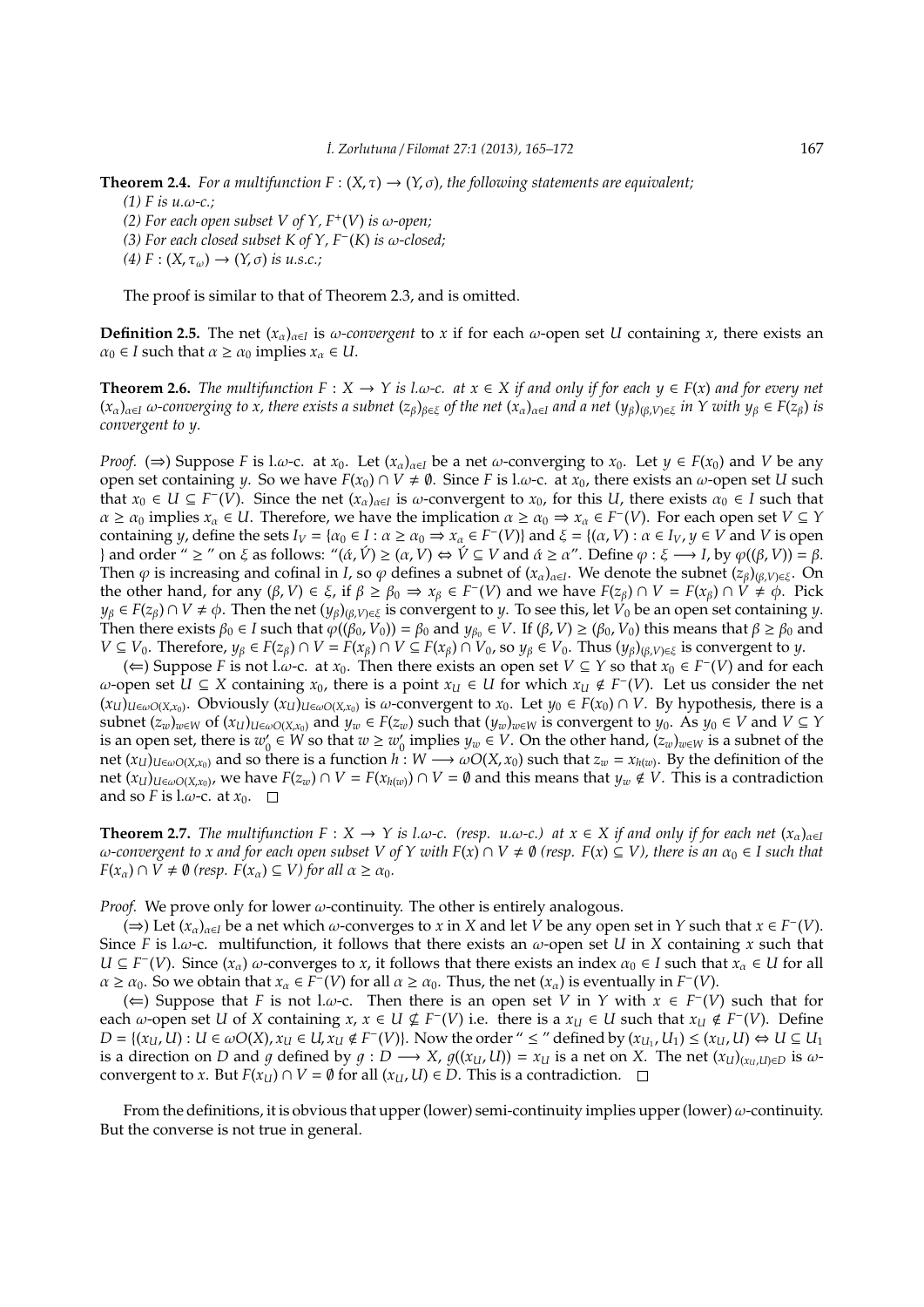**Example 2.8.** Let  $X = \mathbb{R}$  with the topology  $\tau = \{\emptyset, \mathbb{R}, \mathbb{Q}\}\)$ . Define a multifunction  $F : (\mathbb{R}, \tau) \to (\mathbb{R}, \tau)$  by  $F(x) =$  $\int \mathbb{Q}$  ;  $x \in \mathbb{R} - \mathbb{Q}$  $R - Q$  ;  $x \in Q$  . Then *F* is u. $\omega$ -c. and l. $\omega$ -c. But it is neither u.s.c nor l.s.c.

**Definition 2.9.** ([17]) A space *X* is *anti-locally countable* if each non-empty open set is uncountable.

**Corollary 2.10.** Let X be an anti-locally countable space. Then the multifunction  $F : X \to Y$  is  $u(1)$ .ω-c iff  $F u(1)$ .s.c.

Recall that A multifunction  $F : X \to Y$  is called open if for each open subset *U* of *X*,  $F(U)$  is open in *Y*.

**Definition 2.11.** A multifunction  $F: X \rightarrow Y$  is called

(a)  $\omega$ -open if for each open subset *U* of *X*, *F*(*U*) is  $\omega$ -open in *Y*.

(b) *pre-*ω*-open* if for each ω-open subset *U* of *X*, *F*(*U*) is ω-open in *Y*.

The proofs of the following two lemmas follow from the fact that  $\tau \subseteq \tau_\omega$  and definitions.

**Lemma 2.12.** *Let*  $F: X \to Y$  *be a multifunction. (1) If F is image-open, then F is open,* ω*-open; (2) If F is image-*ω*-open, then F is both* ω*-open and pre-*ω*-open.*

**Lemma 2.13.** *Let*  $F: X \rightarrow Y$  *be a multifunction. (1) If F*<sup>−</sup> *is image-open, then F l.*ω*-c.; (2) If F*<sup>−</sup> *is image-*ω*-open, then F is l.*ω*-c.*

**Lemma 2.14.** *If*  $F : X \to Y$  *is image-open and u.ω-c., then*  $F^{-}(B)$  *is ω-closed in*  $X$  *for any*  $B ⊆ Y$ *. In particular;*  $F^{-}$ *is image-*ω*-closed.*

*Proof.* Let  $x \in X - F^{-}(B) = F^{+}(Y - B)$ . Then  $F(x) \subseteq Y - B$ . Since  $F(x)$  is open and F is u. $\omega$ -c.,  $F^{+}(F(x))$  is an  $ω$ -open set in *X* and *x* ∈ *F*<sup>+</sup>(*F*(*x*)) ⊆ *F*<sup>+</sup>(*Y* − *B*) = *X* − *F*<sup>−</sup>(*B*). This shows that *X* − *F*<sup>−</sup>(*B*) is an  $ω$ -open and hence  $F^+(B)$  is an  $\omega$ -closed in *X*.

A multifunction  $F: X \to Y$  is said to be have *nonmingled point images* [14] provided that for  $x_1, x_2 \in X$ with  $x_1 \neq x_2$ , the image sets  $F(x_1)$  and  $F(x_2)$  are either disjoint or identical.

Note that for a multifunction *F*, *F* is image-nonmingled if and only if  $F \circ F^- \circ F = F$  [14].

**Theorem 2.15.** *Let F* : *X* → *Y be image-nonmingled such that F is either image-open and l.*ω*-c. or F*<sup>−</sup> *image-*ω*-open. Then F is u.*ω*-c.*

*Proof.* Let  $x \in X$  and *V* be an open set with  $F(x) \subseteq V$ . Firstly, suppose that *F* is image-open and l. $\omega$ -c. Then  $F^-(F(x))$  is  $\omega$ -open in *X* and  $x \in F^-(F(x))$ . Put  $U = F^-(F(x))$ . Thus we have an  $\omega$ -open set *U* containing *x* such that *F*(*U*) = *F*( $F^-$ (*F*(*x*))) = *F*(*x*) ⊆ *V* by above note. This shows that *F* is u.ω-c.

Now suppose that  $F^-$  is image- $\omega$ -open. Then  $F^-(F(x))$  is an  $\omega$ -open set in *X* containing *x*. On the other hand, by Lemma 2.13(2), *F* is l. $\omega$ -c. and proceed as above.  $\Box$ 

**Theorem 2.16.** *Let*  $F: X \to Y$  *be image-open, image-nonmingled and u.ω-c. Then*  $F$  *is l.ω-c.* 

*Proof.* Let  $x \in X$  and  $V$  be an open set with  $F(x) \cap V \neq \emptyset$ . Then  $F^+(F(x))$  is  $\omega$ -open in  $X$  and  $x \in F^+(F(x))$ . Put  $U = F^+(F(x))$ . Thus we have an  $\omega$ -open set  $U$  containing  $x$  such that if  $z \in U$  then  $F(z) = F(x)$  and *F*(*z*) ∩ *V*  $\neq \emptyset$ . This shows that *F* is l.ω-c.  $\Box$ 

For a multifunction  $F : X \to Y$ , the graph multifunction  $G_F : X \to X \times Y$  is defined as follows:  $G_F(x) = \{x\} \times F(x)$  for every  $x \in X$ .

**Lemma 2.17.** ([10]) For a multifunction  $F : X \rightarrow Y$ , the following hold:

 $(G_F^+(A \times B) = A \cap F^+(B)$ (2)  $G_F^{-}(A \times B) = A ∩ F^{-}(B)$ 

*for any subsets*  $A \subseteq X$  *and*  $B \subseteq Y$ *.*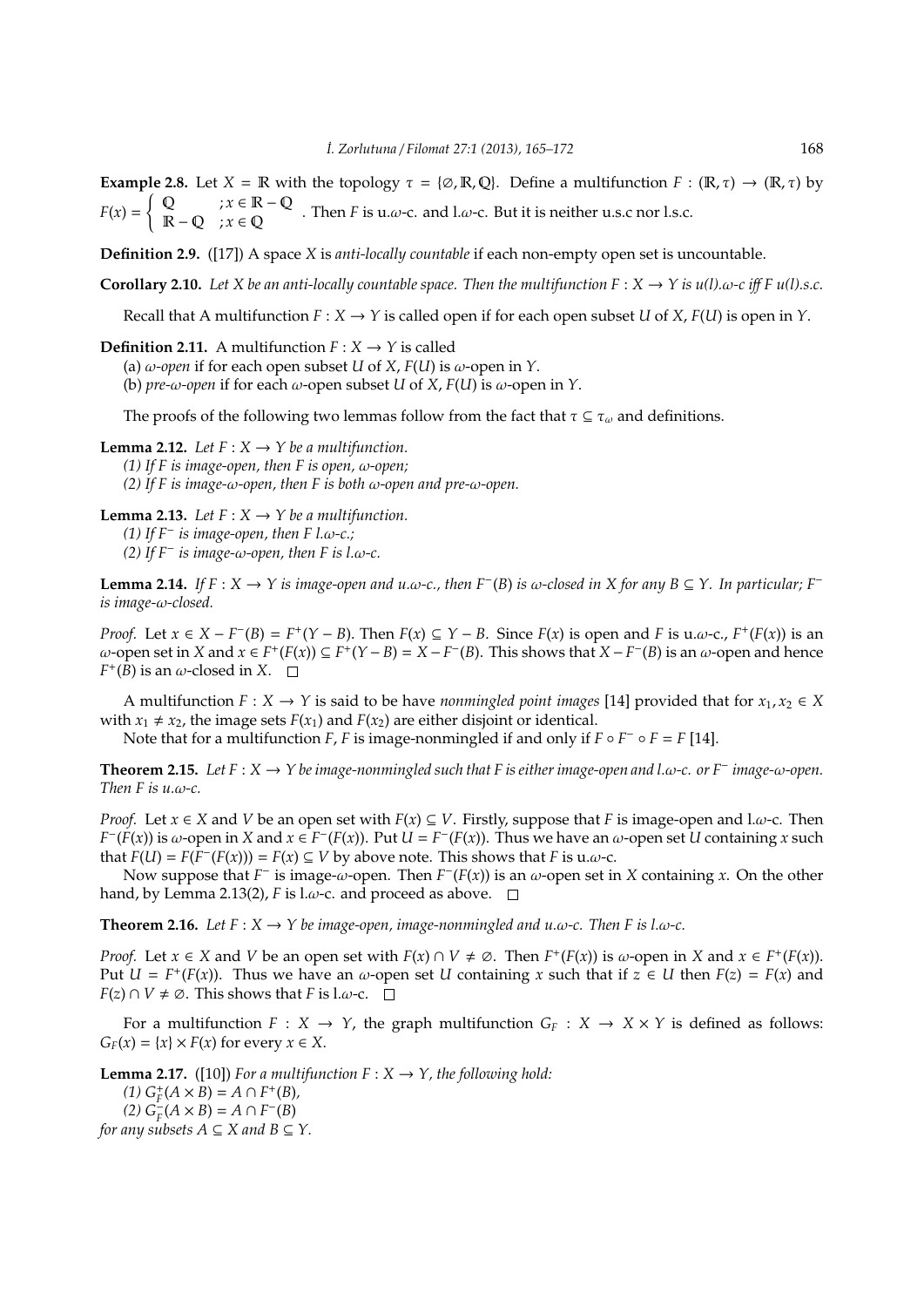**Theorem 2.18.** Let  $F: X \to Y$  be an image-compact multifunction. Then the graph multifunction of F is u.w-c. if *and only if F is u.*ω*-c.*

*Proof.* ( $\Rightarrow$ ) Suppose that  $G_F: X \rightarrow X \times Y$  is u.ω-c. Let  $x \in X$  and *V* be any open set of *Y* containing  $F(x)$ . Since  $X \times V$  is open in  $X \times Y$  and  $G_F(x) \subseteq X \times V$ , there exists  $U \in \omegaO(X, x)$  such that  $G_F(U) \subseteq X \times V$ . By the previous lemma, we have  $U \subseteq G_F^+(X \times V) = F^+(V)$  and  $F(U) \subseteq V$ . This shows that *F* is u. $\omega$ -c.

(∈) Suppose that *F* is u.ω-c. Let  $x \in X$  and *W* be any open set of  $X \times Y$  containing  $G_F(x)$ . For each *y* ∈ *F*(*x*), there exist open sets  $U(y) \subseteq X$  and  $V(y) \subseteq Y$  such that  $(x, y) \in U(y) \times V(y) \subseteq W$ . The family of  ${V(y): y \in F(x)}$  is an open cover of  $F(x)$ . Since  $F(x)$  is compact, it follows that there exists a finite number of points, says  $y_1, y_2, ..., y_n$  in  $F(x)$  such that  $F(x) \subseteq \{V(y_i) : i = 1, 2, ..., n\}$ . Take  $U = \bigcap \{U(y_i) : i = 1, 2, ..., n\}$  and *V* = ∪{ $V(y_i)$  : *i* = 1, 2, ..., *n*}. Then *U* and *V* are open sets in *X* and *Y*, respectively, and {*x*} × *F*(*x*) ⊆ *U* × *V* ⊆ *W*. Since *F* is u.ω-c., there exists  $U_0 \in \omegaO(X, x)$  such that  $F(U_0) \subseteq V$ . By the previous lemma, we have  $U \cap U_0 \subseteq U \cap F^+(V) = G_F^+(U \times V) \subseteq G_F^+(W)$ . Therefore, we obtain  $U \cap U_0 \in \omegaO(X, x)$  and  $G_F(U \cap U_0) \subseteq W$ . This shows that  $G_F$  is u. $\omega$ -c.  $\Box$ 

**Theorem 2.19.** *A multifunction*  $F : X \to Y$  *is l.ω-c. if and only if the graph multifunction*  $G_F$  *is l.ω-c.* 

*Proof.* ( $\Rightarrow$ ) Suppose that *F* is l.ω-c. Let *x* ∈ *X* and *W* be any open set of *X* × *Y* such that *x* ∈ *G*<sub>*F*</sub>(*W*). Since *W* ∩  $(\lbrace x \rbrace \times F(x)) \neq \emptyset$ , there exists *y* ∈ *F*(*x*) such that  $(x, y) \in W$  and hence  $(x, y) \in U \times V \subseteq W$  for some open sets *U* and *V* of *X* and *Y*, respectively. Since  $F(x) \cap V \neq \emptyset$ , there exists  $G \in \omegaO(X,x)$  such that  $G \subseteq F^{-}(V)$ . By Lemma 2.17,  $U \cap G \subseteq U \cap F^-(V) = G_F^-(U \times V) \subseteq G_F^-(W)$ . Therefore, we obtain  $x \in U \cap G \in \omegaO(X, x)$  and hence  $G_F$  is l. $\omega$ -c.

(*∈*) Suppose that *G<sub>F</sub>* is l.ω-c. Let *x* ∈ *X* and *V* be any open set of *Y* such that *x* ∈ *F*<sup>−</sup>(*V*). Then *X* × *V* is open in  $X \times Y$  and  $G_F(x) \cap (X \times V) = (\{x\} \times F(x)) \cap (X \times V) = \{x\} \times (F(x) \cap V) \neq \emptyset$ . Since  $G_F$  is l.w-c., there exists an  $\omega$ -open set *U* containing *x* such that  $U \subseteq G_F^-(X \times V)$ . By Lemma 2.17, we have  $U \subseteq F^-(V)$ . This shows that F is  $l.\omega$ -c.  $\square$ 

**Lemma 2.20.** ([17]) *Let A be a subset of a space*  $(X, \tau)$ *. Then*  $(\tau_{\omega})_A = (\tau_A)_{\omega}$ *.* 

**Theorem 2.21.** *For a multifunction*  $F: X \to Y$ *, the following statements are true.* 

*a)* If F is  $u(l)$ .ω-c. and  $A \subseteq X$ , then  $F|_A: A \to Y$  is  $u(l)$ .ω-c.;

*b)* Let  $\{A_\alpha : \alpha \in I\}$  be open cover of X. Then a multifunction  $F : X \to Y$  is  $u(l)$ .ω-c. iff the restrictions  $F|_{A_\alpha}: A_\alpha \to Y$  are  $u(l)$ .ω-c. for every  $\alpha \in I$ .

The proof is obvious from the above lemma and we omit it.

# **3. Some applications**

**Theorem 3.1.** *Let F and G be u.*ω*-c. and image-closed multifunctions from a topological space X to a normal topological space Y. Then the set*  $A = \{x : F(x) \cap G(x) \neq \emptyset\}$  *is closed in X.* 

*Proof.* Let  $x$  ∈ *X* − *A*. Then  $F(x) \cap G(x) = \emptyset$ . Since *F* and *G* are image-closed multifunctions and *Y* is a normal space, then there exist disjoint open sets *U* and *V* containing *F*(*x*) and *G*(*x*), respectively. Since *F* and *G* are u. $\omega$ -c., then the sets  $F^+(U)$  and  $G^+(V)$  are  $\omega$ -open and contain *x*. Put  $W = F^+(U) \cap G^+(V)$ . Then *W* is an ω-open set containing *x* and *W* ∩ *A* =  $\emptyset$ . Hence, *A* is closed in *X*. □

**Definition 3.2.** ([2]) A space *X* is said to be  $\omega$ -*T*<sub>2</sub> if for each pair of distinct points *x* and *y* in *X*, there exist  $U \in \omega O(X, x)$  and  $V \in \omega O(X, y)$  such that  $U \cap V = \emptyset$ .

**Theorem 3.3.** Let  $F: X \to Y$  be an u. $\omega$ -c. multifunction and image-closed from a topological space X to a normal *topological space Y and let*  $F(x) \cap F(y) = \emptyset$  *for each distinct pair x*,  $y \in X$ . Then X *is an*  $\omega$ -T<sub>2</sub> *space.* 

*Proof.* Let *x* and *y* be any two distinct points in *X*. Then we have  $F(x) \cap F(y) = \emptyset$ . Since *Y* is a normal space, then there exists disjoint open sets *U* and *V* containing  $F(x)$  and  $F(y)$ , respectively. Thus,  $F^+(U)$  and  $F^+(V)$ are disjoint  $\omega$ -open sets containing *x* and *y*, respectively. Thus, *X* is  $\omega$ -*T*<sub>2</sub>.  $\square$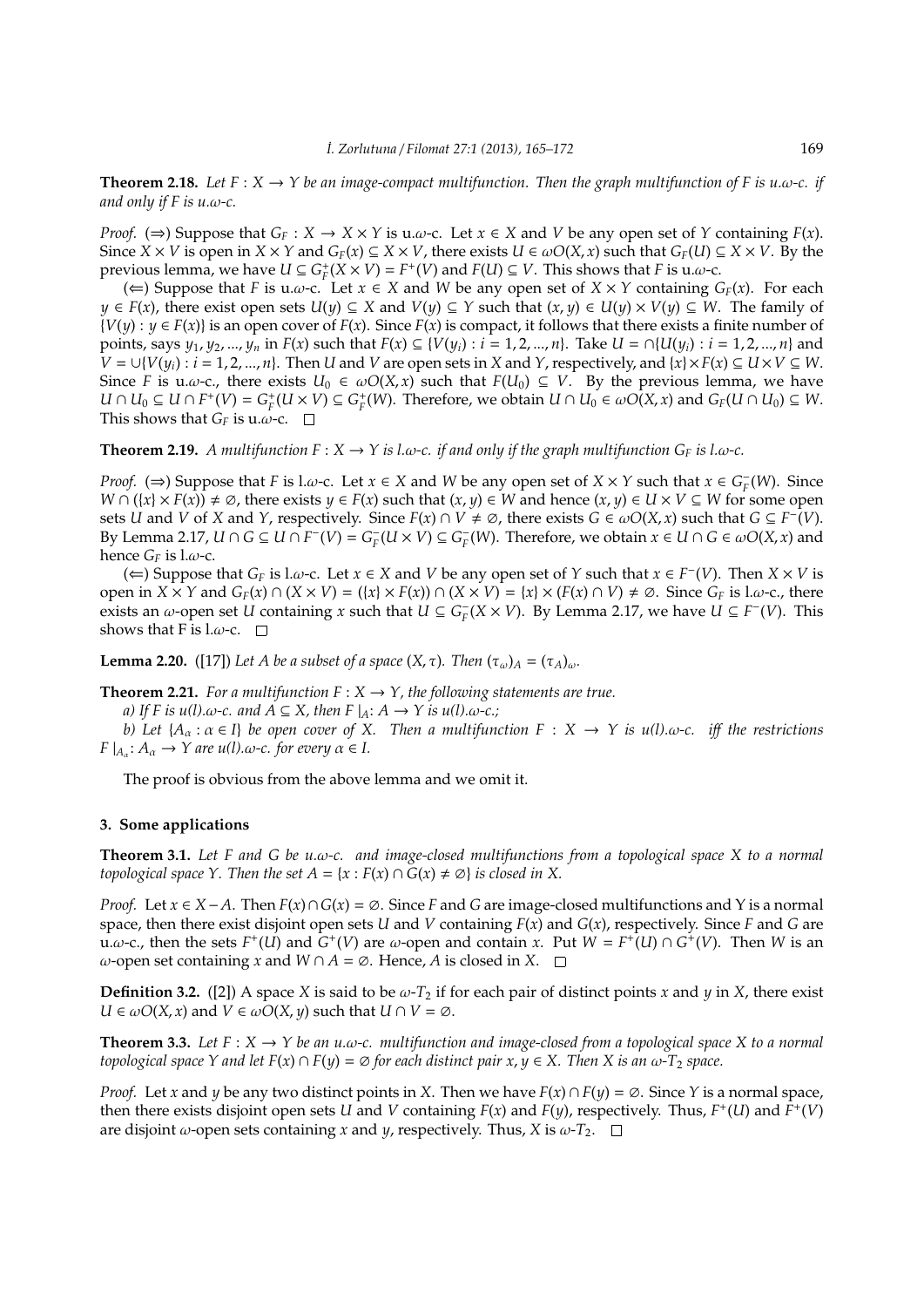**Definition 3.4.** The graph  $G(F)$  of the multifunction  $F: X \to Y$  is  $\omega$ -closed with respect to X if for each  $(x, y) \notin Y$ *G*(*F*), there exist an  $\omega$ -open set *U* containing *x* and an open set *V* containing *y* such that (*U* × *V*) ∩ *G*(*F*) = ∅.

**Definition 3.5.** A subset *A* of a topological space *X* is called α*-paracompact* [15] if every open cover of *A* in *X* has a locally finite open refinement in *X* which covers *A*.

**Theorem 3.6.** *If*  $F : X \to Y$  *is u.ω-c. and image-α-paracompact multifunction into a Hausdorff space*  $Y$ *, then the graph G*(*F*) *is* ω*-closed with respect to X.*

*Proof.* Let  $(x_0, y_0) \notin G(F)$ . Then  $y_0 \notin F(x_0)$ . Therefore, for every  $y \in F(x_0)$ , there exists an open set  $V(y)$  and an open set  $W(y)$  in *Y* containing *y* and  $y_0$  respectively, such that  $V(y) \cap W(y) = \emptyset$ . Then  $\{V(y)|y \in F(x_0)\}$ is a open cover of *F*(*x*<sub>0</sub>), thus there is a locally finite open cover  $\Psi = \{U_\beta | \beta \in \Delta\}$  of *F*(*x*<sub>0</sub>) which refines *V*(*y*)|*y* ∈ *F*(*x*<sub>0</sub>)}. So there exists an open neighborhood *W*<sub>0</sub> of *y*<sub>0</sub> such that *W*<sub>0</sub> intersect only finitely many  $\lim_{\beta_1, \beta_2, \dots, \beta_n} U_{\beta_1}, U_{\beta_2},..., U_{\beta_n}$  of  $\Psi$ . Chose finitely many points  $y_1, y_2,..., y_n$  of  $F(x_0)$  such that  $U_{\beta_k} \subset V(y_k)$  of each  $1 \le k \le n$  and set  $W = W_0 \cap [\bigcap_{k=1}^n W(y_k)]$ . Then  $W$  is an open neighborhood of  $y_0$  such that  $W \cap (\bigcup \Psi) = \emptyset$ . Since *F* is u. $\omega$ -c., then there exists an  $\omega$ -open set *U* containing  $x_0$  such that  $F(U) \subset \cup \Psi$ . Therefore, we have that (*U* × *W*) ∩ *G*(*F*) =  $\emptyset$ . Thus, *G*(*F*) is ω-closed set with respect to *X*. □

In the above theorem, for upper  $\omega$ -continuous multifunction  $F$ , if  $F$  is taken as a image-closed multifunction and *Y* is taken as a regular space, then we get also same result.

**Definition 3.7.** A space *X* is called ω*-compact* [2] if every ω-open cover of *X* has a finite subcover.

**Theorem 3.8.** *Let*  $F: X \to Y$  *be a image-compact and u.w-c. multifunction. If*  $X$  *is w-compact and*  $F$  *is surjective, then Y is compact.*

*Proof.* Let  $\Phi$  be an open cover of *Y*. If  $x \in X$ , then we have  $F(x) \subseteq \bigcup \Phi$ . Thus  $\Phi$  is an open cover of  $F(x)$ . Since *F*(*x*) is compact, there exists a finite subfamily  $\Phi_{n(x)}$  of  $\Phi$  such that  $F(x) \subseteq \bigcup \Phi_{n(x)} = V_x$ . Then  $V_x$  is an open set in *Y*. Since *F* is u. $\omega$ -c.,  $F^+(V_x)$  is an  $\omega$ -open set in *X*. Therefore,  $\Omega = \{F^+(V_x) : x \in X\}$  is an  $\omega$ -open cover of X. Since X is  $\omega$ -compact, there exists points  $x_1, x_2, ..., x_n \in X$  such that  $X \subset \bigcup \{F^+(V_{x_i}) : x_i \in X, i = 1, 2, ..., n\}$ . So we obtain  $Y = F(X) \subseteq F(\bigcup \{F^+(V_{x_i}) : i = 1, 2, ..., n\}) \subset \bigcup \{V_{x_i} : i = 1, 2, ..., n\} \subset \bigcup \{\Phi_{n(x_i)} : i = 1, 2, ..., n\}.$  Thus Y is compact.  $\square$ 

In [[6], Theorem 4.1], Hdeib showed that a space  $(X, \tau)$  is Lindelöf if and only if  $(X, \tau_{\omega})$  is Lindelöf.

**Theorem 3.9.** Let  $F : (X, \tau) \to (Y, \sigma)$  be an image-Lindelöf or image-compact and u.w-c. multifunction. If X is Lindelöf and F is surjective, then Y is Lindelöf.

*Proof.* Let  $\Phi$  be an open cover of *Y*. If  $x \in X$ , then we have  $F(x) \subseteq \bigcup \Phi$ . Thus  $\Phi$  is an open cover of  $F(x)$ .

When *F*(*x*) is Lindelöf, there exists a countable subfamily  $\Phi_x$  of  $\Phi$  such that  $F(x) \subseteq \bigcup \Phi_x = V_x$ . Then  $V_x$  is an open set in *Y*. Since *F* is u. $\omega$ -c.,  $F^+(V_x)$  is an  $\omega$ -open set in *X*. Therefore,  $\Omega = \{F^+(V_x) : x \in X\}$  is an  $\omega$ -open cover of *X*. By Theorem 4.1 of [6], there exists points  $x_1, x_2, ..., x_n, ... \in X$  such that  $X \subseteq \cup \{F^+(V_{x_i}) : x_i \in X$ ,  $i = 1, 2, ..., n, ...$ }. So we obtain  $Y = F(X) \subseteq F(\cup \{F^+(V_{x_i}) : i = 1, 2, ..., n, ...\}) \subseteq \cup \{V_{x_i} : i = 1, 2, ..., n, ...\} \subseteq \cup \{\Phi_{x_i} : \{V_i\}_{i \in \mathcal{N}}\}$  $i = 1, 2, ..., n, ...$ . Thus *Y* is Lindelöf.

When  $F(x)$  is compact, there exists a finite subfamily  $\Phi_x$  of  $\Phi$  such that  $F(x) \subseteq \bigcup \Phi_x = V_x$ . Then  $V_x$  is an open set in *Y*. Since *F* is u.ω-c., *F*<sup>+</sup>(*V*<sub>*x*</sub>) is an ω-open set in *X*. Therefore, Ω = {*F*<sup>+</sup>(*V*<sub>*x*</sub>) : *x* ∈ *X*} is an ω-open cover of *X*. By Theorem 4.1 of [6], there exists points  $x_1, x_2, ..., x_n, ... \in X$  such that  $X \subseteq \cup \{F^+(V_{x_i}) : x_i \in X$ ,  $i = 1, 2, ..., n, ...$ }. So we obtain  $Y = F(X) \subseteq F(\cup \{F^+(V_{x_i}) : i = 1, 2, ..., n, ...\}) \subseteq \cup \{V_{x_i} : i = 1, 2, ..., n, ...\} \subseteq \cup \{\Phi_{x_i} : \Phi_{x_i} = \emptyset\}$  $i = 1, 2, ..., n, ...$ . Thus *Y* is Lindelöf.  $\square$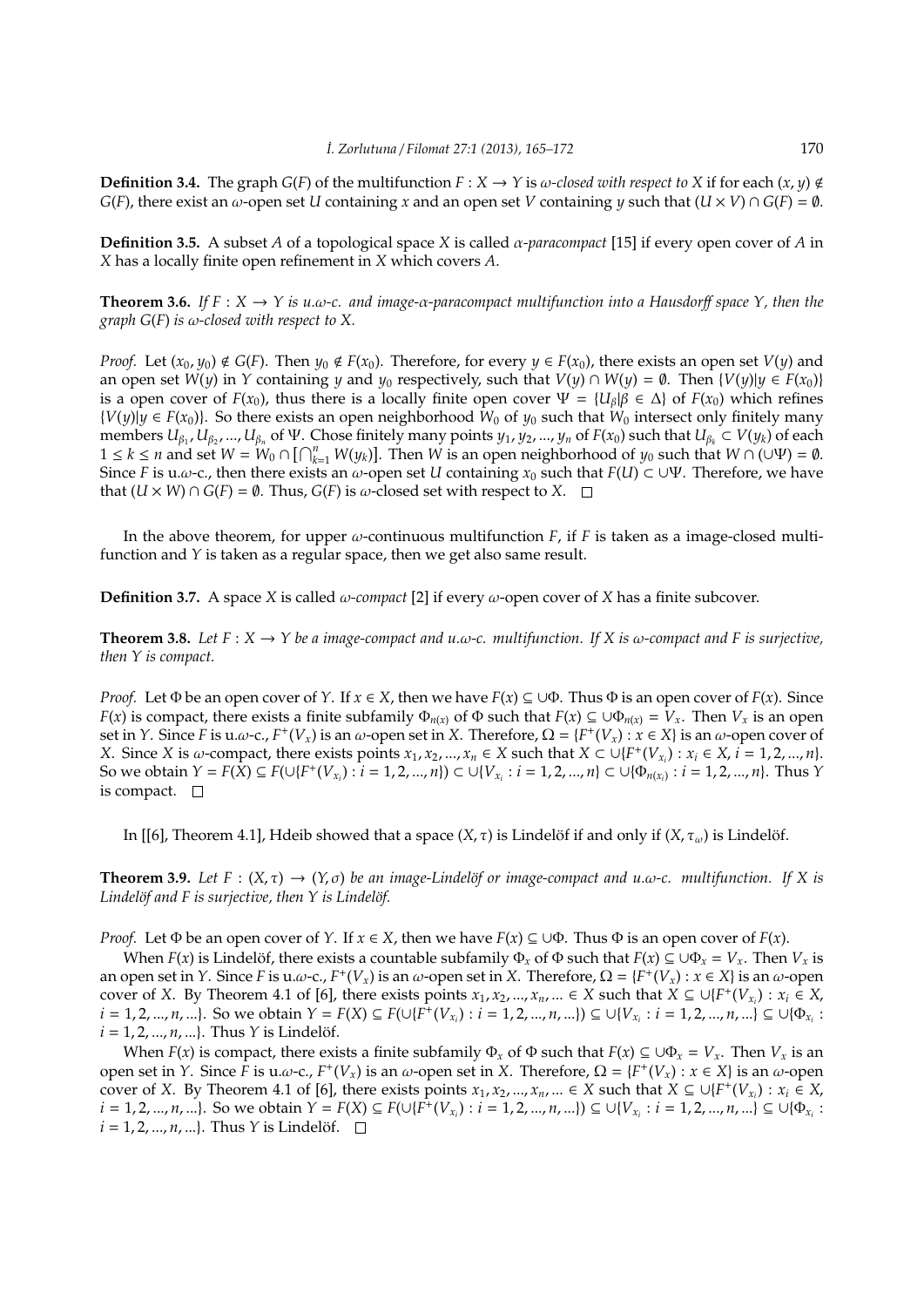#### **4.** ω**-connectedness**

**Definition 4.1.** ([2]) If a space *X* can not be written as the union of two nonempty disjoint  $\omega$ -open sets, then *X* is said to be ω*-connected*.

**Definition 4.2.** Two non-empty subsets *A* and *B* of *X* are said to be  $\omega$ -separated if  $\omega$ Cl(*A*)∩*B* = ∅ =  $A \cap \omega$ Cl(*B*).

The proof of the following theorem is obtained by ordinary arguments.

**Theorem 4.3.** *For every topological space X, the following conditions are equivalent:*

*(1) X is* ω*-connected;*

*(2)*  $\emptyset$  *and X* are the only  $\omega$ -open and  $\omega$ -closed subsets of X;

*(3) If X* = *A* ∪ *B and the sets A and B are* ω*-separated, then one of them is empty.*

**Theorem 4.4.** Let X be  $\omega$ -connected,  $F : X \to Y$  be  $\omega$ -continuous multifunction on X and V be a subset of Y such *that at least one of the following conditions is fulfilled:*

*(1) V is clopen;*

*(2) F is image-open and V is closed;*

*(3) F*<sup>−</sup> *is image-*ω*-open and V is open;*

*(4) F is image-open and F*<sup>−</sup> *is image-*ω*-open.*

*Then either*  $F^+(V) = X$  *or*  $F^-(Y - V) = X$ .

*Proof.* (1) Let *V* be clopen set in *Y*. Since *F* is l.ω-c. and u.ω-c., *F* + (*V*) is ω-open and ω-closed in *X* by Theorems 2.3 and 2.4. Then by Theorem 4.3,  $F^+(V) = X$  or  $X - F^+(V) = X$ . Hence,  $F^+(V) = X$  or  $F^-(Y - V) = X$ .

(2) Let *F* be image-open and *V* be closed. Since *F* is l.ω-c.,  $F^-(Y - V)$  is ω-open in *X*. By Lemma 2.14,  $F^{-}(Y - V)$  is  $\omega$ -closed. Since  $F^{-}(Y - V) = X - F^{+}(V)$ , the result follows.

(3) Let  $F^-$  be image- $\omega$ -open and *V* be open. Since *F* is u. $\omega$ -c.,  $F^-(Y - V)$  is  $\omega$ -closed in *X*. On the other hand, since *F*<sup> $-$ </sup> is image- $\omega$ -open,  $F^-(Y - V) = \cup \{F^-(y) : y \in Y - V\}$  is  $\omega$ -open in *X*. Hence, the result follows.

(4) Let *F* be image-open and *F*<sup>−</sup> be image-ω-open. By Lemma 2.14,  $F^-(Y - V)$  is  $\omega$ -closed for any open set *V* ⊆ *Y*. On the other hand, since *F*<sup>−</sup> image-ω-open,  $F^-(Y - V) = ∪{F^-(y) : y ∈ Y - V}$  is ω-open in *X*. Hence, the result follows.  $\square$ 

**Corollary 4.5.** Let X be  $\omega$ -connected and  $F : X \to Y$  be an  $\omega$ -continuous multifunction onto Y such that  $F(x)$  is *connected in Y for some*  $x \in X$ *. Then Y is connected.* 

*Proof.* Let *V* be a clopen set in *Y*. Then *V* and *Y* − *V* are separated. Since *F*(*x*) is connected, either *F*(*x*) ⊆ *V* or  $F(x) \subseteq Y - V$ . By Theorem 4.4(1), either  $F(X) \subseteq V$  or  $F(X) \subseteq Y - V$ . Since *F* is onto, it follows that  $V = Y$ or  $V = \emptyset$ . This implies that *Y* is connected.  $\Box$ 

**Corollary 4.6.** *Let X be* ω*-connected and F* : *X* → *Y be an* ω*-continuous image-open multifunction such that either F is image-closed or F*<sup>−</sup> *is image-*ω*-open. Then F is constant.*

*Proof.* Let  $x \in X$  and  $F(x) = V$ . Suppose that *F* is image-closed. By Theorem 4.4(1),  $F(X) \subseteq V$ , thus *F*(*x*) = *F*(*X*). Now suppose that *F*<sup>−</sup> is image-ω-open. By Theorem 4.4(3), *F*(*X*) ⊆ *V*, thus *F*(*x*) = *F*(*X*). This completes the proof.  $\square$ 

## **References**

- [1] M.E. Abd El-Monsef, A.A. Nasef. On multifunctions. Chaos, Solitons & Fractals 12 (2001) 2387–2394.
- [2] A. Al-Omari, M.S.M. Noorani, Contra-ω-continuous and almost contra-ω-continuous, Int. J. Math. Math. Sci. (2007), ID 40469.
- [3] C. Berge, Topological Spaces, Oliver and Boyed, Edinburg-London, 1st English edition, 1963.
- [4] E. Ekici, J.H. Park, A weak form of some types of continuous multifunctions, Filomat 20:2 (2006) 13–32.
- [5] D.K. Ganguly, P. Mallick, On generalized continuous multifunctions and their selections, Real Anal. Exchange 33 (2007) 449–456.
- [6] H.Z. Hdeib, ω-closed mappings, Revista Colombiana Mat. 16 (1982) 65–78.
- [7] H.Z. Hdeib, ω-continuous functions, Dirasat J. 16 (1989) 136–153.